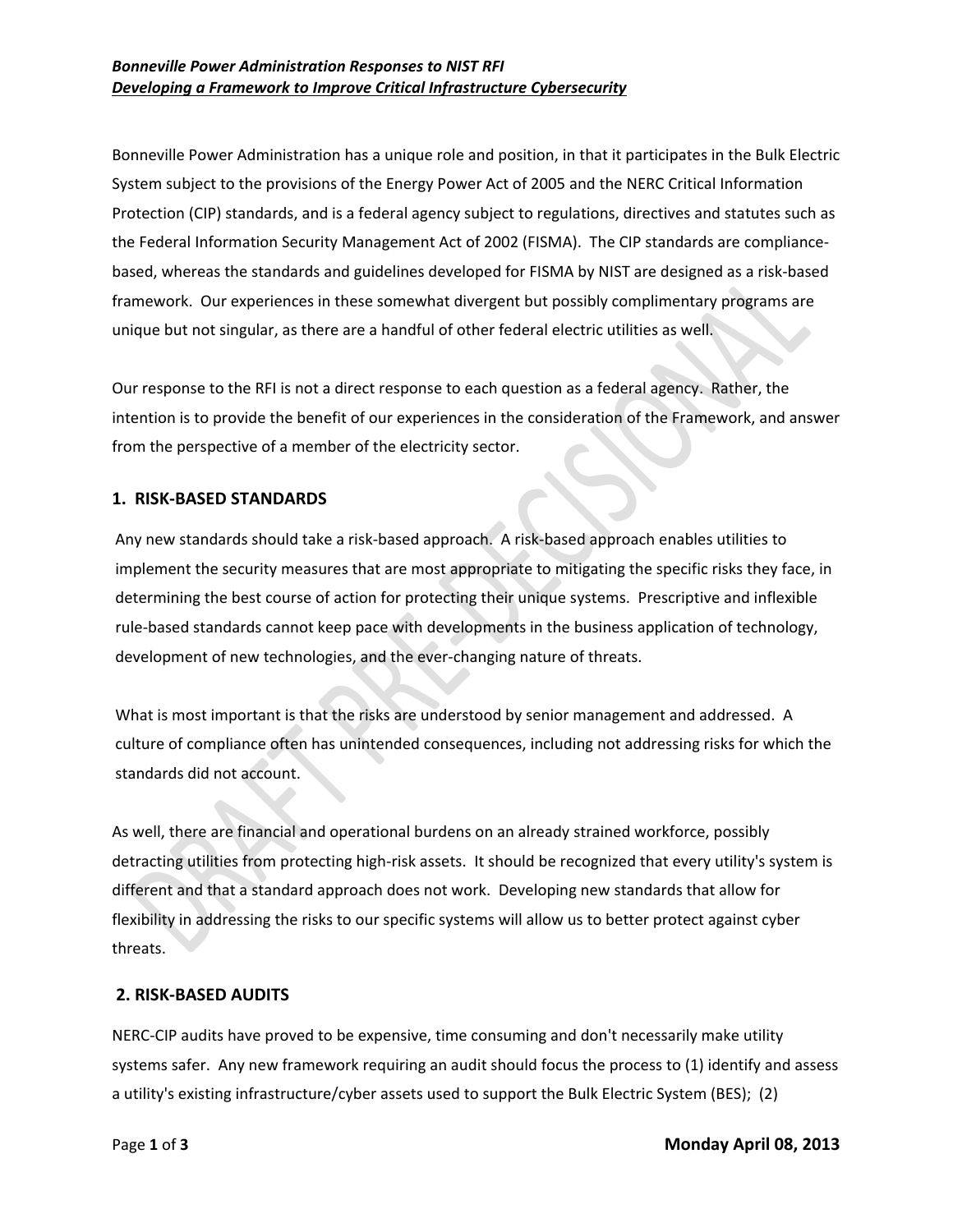### *Bonneville Power Administration Responses to NIST RFI Developing a Framework to Improve Critical Infrastructure Cybersecurity*

implement appropriate security controls on each segment of our cyber system consistent with the criticality of those systems, based upon risk, which includes the threat information the federal government can provide and the impact that any threat might create; (3) assurance that the controls are functioning as intended, based on real-time monitoring and cyber security testing, and (4) a maturity model, such as the ES-C2M2, should be utilized to provide a context and basic model for performance-based measurements.

# **3. INCENTIVES FOR PARTICIPATION**

The Framework should not create new auditing and compliance mechanisms for electric utilities separate and apart from those already required under NERC CIP. Utilities are already subject to rigorous NERC auditing and compliance and should not be subjected to a similar and additional process for newly developed standards separate from NERC. A wholly separate set of compliance requirements and oversight can end up becoming duplicative and needlessly costly to implement. Even when standards are similar, if the compliance processes are not, the end result is additional resources dedicated or allocated in a less than optimal way. One way to do this is for the Framework to allow for third party verification of compliance with any new risk-based standards, to be deemed as complying with existing mandatory standards. This administrative change would provide incentive for electric utilities and allow them to focus on protecting systems.

# **4. VENDORS /SUPPLY CHAIN STANDARDS**

Vendors are a critical partner of utilities in meeting and exceeding existing or new cyber security standards. The Framework should help ensure that vendors build and improve cyber security capabilities of their products/appliances/solutions to allow security configurations to meet formal critical infrastructure security standards (e.g., NERC CIP) or security framework (e.g. NIST 800-53). There are many initiatives in the area of supply chain risk management whose ongoing work can be leveraged in developing this area of the Framework.

# **5. INCENTIVES FOR UPGRADE**

Once improved cyber security capabilities are available they will need to be implemented to be of value. To expedite the replacement of devices containing these improvements, potential government incentives, subsidies or assistance in life cycle refreshing of legacy Bulk Electric System (BES) equipment should be available. Currently these legacy devices are not intended to be replaced sooner than a 15-25